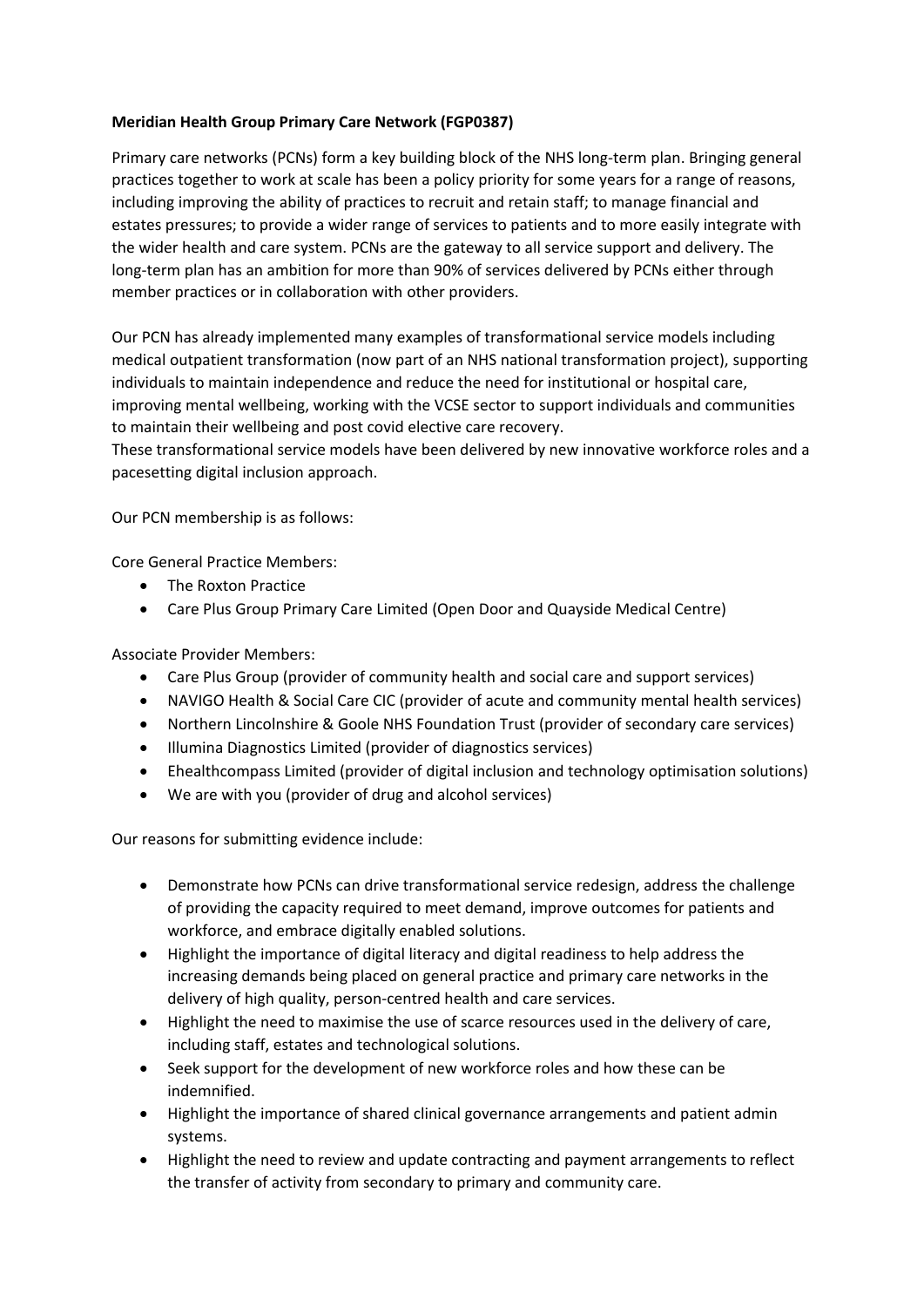- Consider financial initiatives to address the GP recruitment and retention challenge.
- To show case the work in which we do to support the most deprived areas.

What are the main barriers to accessing general practice and how can these be tackled?

- Provider & system barriers:
	- i. Suitably qualified and experienced medical staff.
	- ii. Suitably qualified and experienced clinical staff.
	- iii. Suitably qualified and experienced non-clinical support function staff.
	- iv. Digital skills and training for staff delivering or supporting the delivery of care.
	- v. Deployment of additional resources including new or refurbished estates, digital and technological solutions.
	- vi. Contractual positions of providers disincentivising innovative ways of collaboration.
- Patient and carer barriers:
	- i. Patient and carer education/awareness of services available and access arrangements.
	- ii. Digital skills, literacy and readiness of patients and carers.
	- iii. Digital training and support for patients and carers.
	- iv. Patients being unable to attend due to social issues.
	- v. Translation services.
	- vi. Chaotic lifestyle choices.
	- vii. Service judging patients.

To what extent does the Government and NHS England's plan for improving access for patients and supporting general practice address these barriers?

A lot of current policy is based on traditional service, workforce and access models. The ambition of the policies are good but they are not flexible enough to allow current and future innovation. The policies try to ensure consistent outcomes, systems and experience which is often a barrier to pacesetting innovative approaches that can be the catalysts for systematic change.

Plans are in place to address the barriers for recruitment but these tend to be tweaks around traditional roles. Some PCNs are keen to work with HEE to design, test and implement new portfolio roles working across traditional sector boundaries including physical, mental and social care, VCSE and partners influencing the wider determinants of health. The additional roles reimbursement scheme is an opportunity to pilot new and innovative roles working across these boundaries. As more services are delivered by the extended PCN teams there are opportunities to develop research and education capability and capacity as an opportunity to improve recruitment. The pension limits are a barrier to taking on additional roles, hours and years of service. Some PCNs would be keen to explore piloting defined "essential services" that would be exempt from annual allowances and would create incentives for additional capacity in the NHS with the current workforce and could be applied to other "essential settings". In 1948 general practice was barred from selling goodwill unlike other primary care providers. A review in 2009 recommended scrapping MPIG, seniority and the sale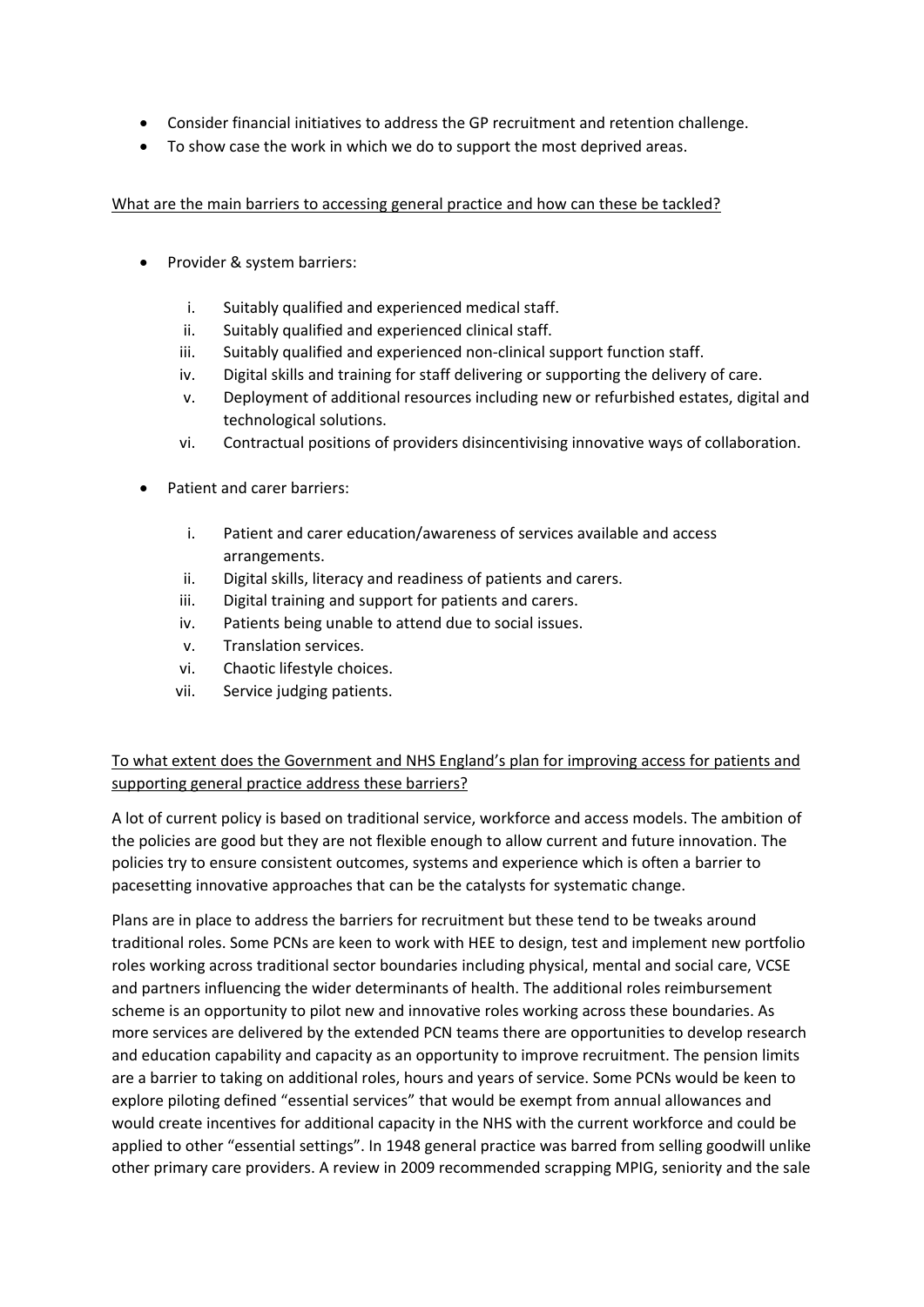of goodwill. The first two recommendations were adopted but not the latter. If the government were to consider repealing this law on the 80<sup>th</sup> anniversary of the NHS it could retain the GP workforce who are considering retirement in the next 6 years and create potential opportunities for new and more efficient GP corporate models.

Current policies acknowledge the need for digitally enabled service models to improve access however there continues to be a lack of focus to address the digital literacy and readiness gap for patients in receipt of services. The pandemic has driven further rapid adoption of digital health solutions (digital first approach) which has left many patients with reduced access or no access to services. At MHG PCN we have identified this as a significant issue and have worked with our digital partners Ehealthcompass to develop a tool to capture the time and condition specific digital readiness of patients so that we can ensure services are provided in the most appropriate way. Some of the key findings follow survey of 10,000 patients have highlighted following:

- 24% of patients do not use apps and have no interest in learning how to use them.
- 20% of patients do not have an email address and have no interest in learning how to use one.
- 47% of patients do not use video consultations and do not wish to learn how to use them.

Extended access schemes have not learnt the lessons of covid, who benefits from services out of core hours and how are these best delivered between traditional and digitally enabled remote models of care.

Deprivation is a significant barrier and in order to improve access to our deprived patients we offer open access clinics such as leg ulcer clinic drop in. These sessions are held twice weekly at specific times for patients to be able to drop in and have their wounds dressed. This works well for our patients due to their chaotic lifestyles.

We also undertake outreach sessions to be able to reach the sex workers and also homeless population.

We have open sessions for drop-in sessions such as smears, blood pressure checks etc – these appointments and drop-in sessions tend to be well attended.

## What are the impacts when patients are unable to access general practice using their preferred method?

As we move to more digitally enabled service delivery we need to systematically know; who can access care without help, who will always require traditional models of care and who are patients who need help at what that help entails. At MHG we measure the digital literacy of our patients and have put measures in place to address possible access issues. This includes remote and face to face training, digital access points across the borough, mobile digital solutions for the hardest to reach including the homeless, working with VCSE.

Impacts we see across the system includes:

- Attend A&E or telephone out of hours services unnecessarily or ambulance services.
- Deterioration in health and social care needs
- Impacts other areas of social needs and mental health
- Complaints
- Socio-economic impact with increased work-related absences
- None engagement with services.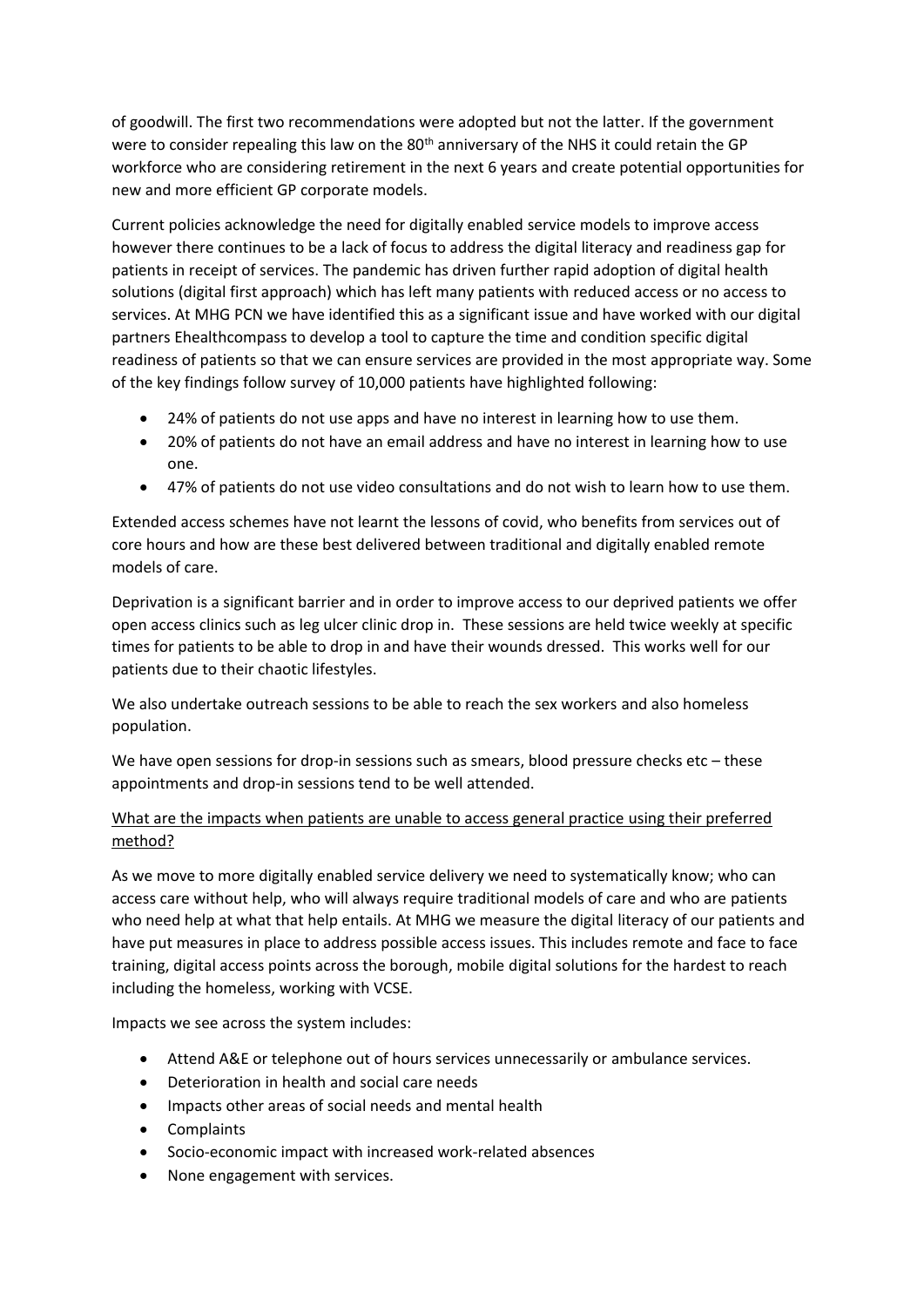# What role does having a named GP—and being able to see that GP—play in providing patients with the continuity of care they need?

Patients benefit from continuity of care with a registered practice and PCN which address all of their primary care needs from a comprehensive team. Within that team they benefit from a named lead practitioner who will be accountable for any time limited or long-term condition.

### What are the main challenges facing general practice in the next 5 years?

General Practice needs support to develop the capability and capacity to understand the needs of its registered population and collaboratively with other providers to address these needs. Key enablers need to be implemented to support this new approach including workforce, management and leadership development, estates and diagnostic support, digital infrastructure, shared clinical and administrative systems and new commissioning and contracting approaches for individuals and services.

# How does regional variation shape the challenges facing general practice in different parts of England, including rural areas?

With the imminent levelling up White Paper this is an opportunity to address regional variation with incentives for new roles, services, capital developments, research and academic posts and financial schemes to be piloted in areas with the biggest challenges including rural, coastal and deprived neighbourhoods.

Regional areas of deprivation impact on the increasing health complexities which has a direct correlation with increased demand and spend for those practices. For those in NE Lincs, although we have less of a negative of impact for rurality, the close proximity of our local acute provider for most patients provides challenges for general practice to address with frequent users of urgent service from the hospital site.

To support our deprived patients and those living chaotic lifestyles we have a number of outreach services, for example for sex workers, we undertake evening outreach and also visits to parlour to deliver protection. We also screen every 3 months for any STI's. We work closely with public health if there are any specific issues. Our services include social elements including supporting any patient within NE Lincolnshire with any issues such as housing, benefits, employment, counselling, debt management. We have an immunisation outreach team working with all practices who are struggling to get their registered children in for immunisations.

### What part should general practice play in the prevention agenda?

General practice can work with individuals, families, communities and the VCSE to promote the advantages of adopting a prevention approach. This can be through traditional prevention service models and digitally enabled prevention apps and services. Alongside the role of promotion and signposting, general practice can also identify those who would benefit the most and monitor the impact of the prevention initiatives

General practice needs to change the way we work to adapt to what the patient needs re increasing access, such as increased drop-in sessions for patients who are struggling with making specific appointment times this to include drop-in blood clinics, wound clinics, smear clinics, blood pressures.

Access to different professionals based within genral practice to be able to meet the needs of all patients to help support both health and social element.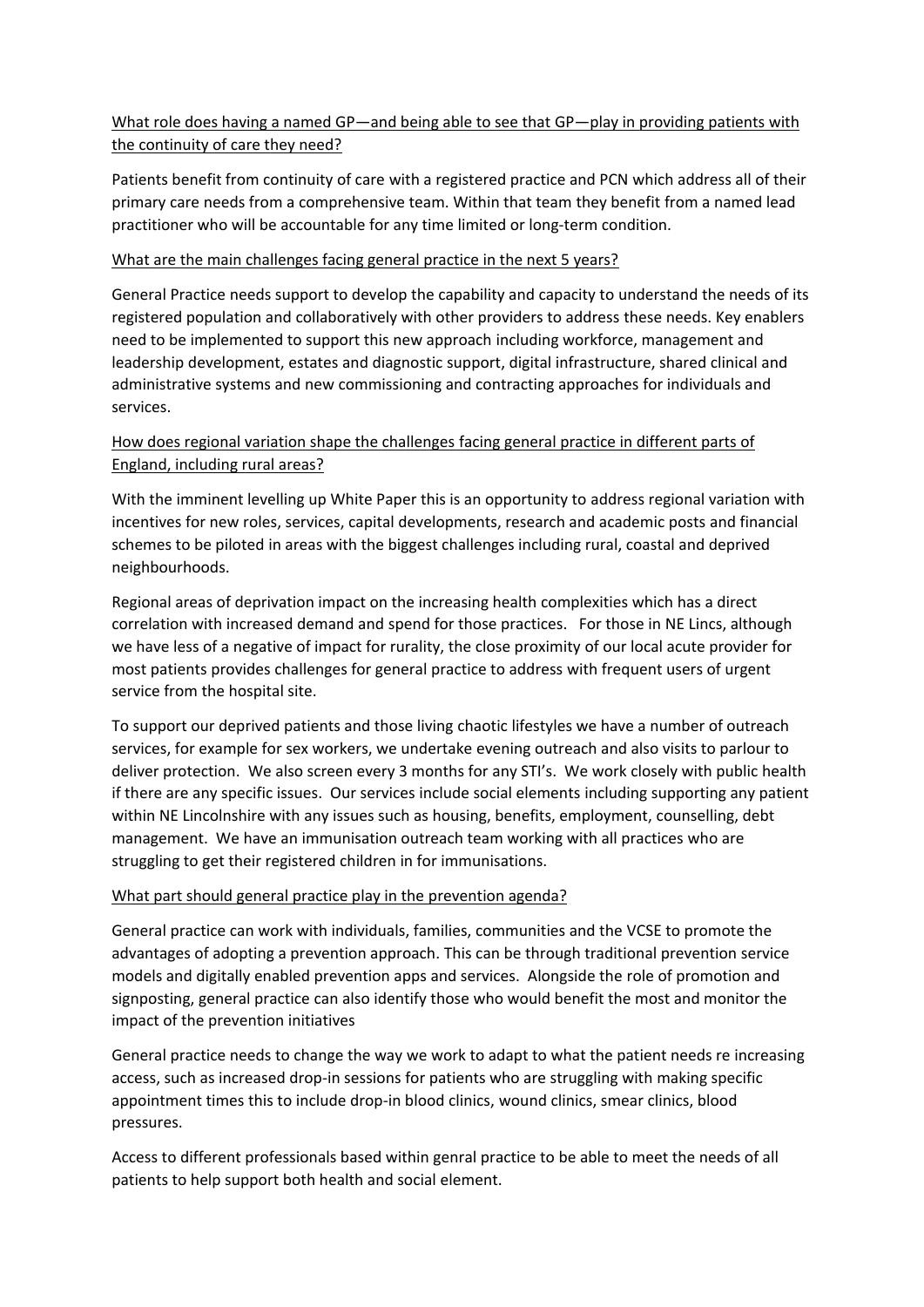General Practice need capacity within their PCN to look at the population health and associated determinants of health which directly relate to poor health outcomes, for example isolation in older people, education housing, employment, finances these areas which primary care having difficult in access as are often part of the social agenda,

#### What can be done to reduce bureaucracy and burnout, and improve morale, in general practice?

In our practice an audit showed that we spent 44 weeks of a WTE GP issuing sick notes. The responsibility for assessing fitness to work should be transferred to employers and the job centre.

The appraisal system is often a tipping point for GPs to take early retirement. It takes up a lot of time and most GPs feel it adds little value. With the advent of PCNs we could use the PCN clinical directors to effectively become the responsible officer for ensuring GPs and the clinical workforce are safe and up to date. Instigating local PCN responsive systems to support training, development and evaluation. Most statutory and mandatory training is considered to be a waste of time and adds no value.

An integrated clinical system across providers supporting a "one team" approach would improve safety, outcomes and experience for patients, professional satisfaction and reduce the bureaucracy of transferring clinical that is just for information alongside the inappropriate transfer of action and risks onto general practice. Within MHG we have been piloting this one team approach through a model called connected health network, it has received national recognition. We are now scaling the model for cardiology across our ICS and starting to develop the same approach in other areas such as dementia, elective recovery in MSK, end of life and frailty, anxiety and depression.

A priority needs to be given to promote, educate and support patients, families and communities to manage their own health and wellbeing. This should include a greater use of the VCSE alongside improved accessible apps and technology

How can the current model of general practice be improved to make it more sustainable in the long term? In particular:

## i. Is the traditional partnership model in general practice sustainable given recruitment challenges, the prioritisation of integrated care and the shift towards salaried GP posts?

The GP partnership model is one of the few remaining organisational arrangements that makes GPs accountable for the outcomes, experience, and efficiency of the registered population. The GP partners' behaviour in the consulting room, managing and leading the practice is a key lever to drive improvements. There is a direct link between personal responsibility for individual patient care, service design and delivery and overall practice accountability. The GP partner has unique operational and clinical knowledge to inform the development and running of the practice alongside implementing and dealing with the consequences of decisions made.

The GP partnership model can be flexed within the PCN arrangements to accommodate the plurality of ambition and priorities of the practice workforce. This can support those who want the accountability and ownership of the whole practice, those who want reserved accountability for a discrete service area, those who want responsibility for specific areas with a risk and reward compensation package and a defined compensation package for those who want to control their areas of responsibility.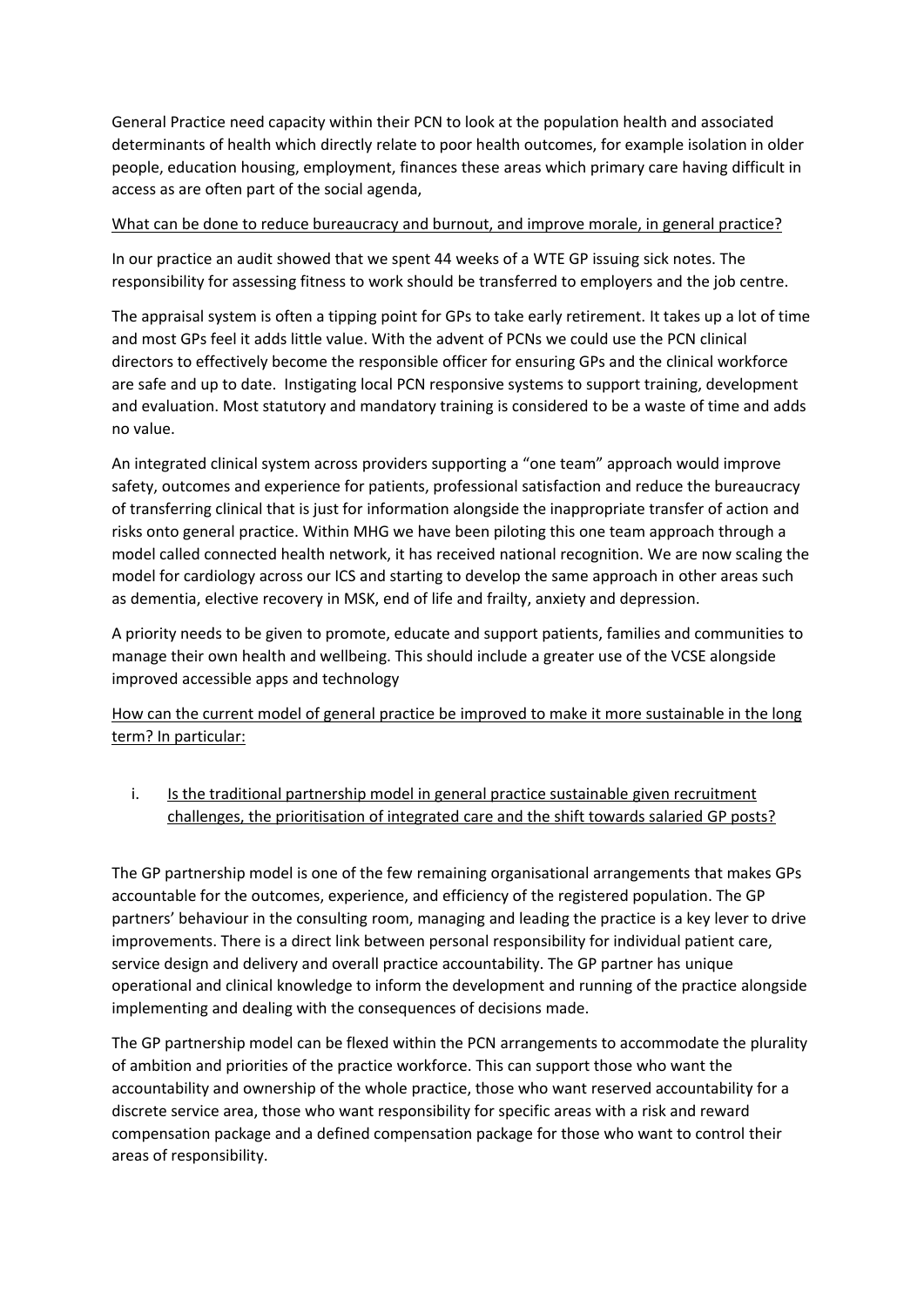A forward-looking professional partnership model can be a key enabler to drive improvements for patients, efficiencies for the commissioner and professional satisfaction for the workforce

The GP partnership model provides invaluable clinical ownership for part of the NHS that sees the greatest proportion of workload in the NHS. Partners are invested in the success of all parts of the system as any failure in any sector directly impacts on the day-to-day activity seen within general practice, and therefore their own and wider teams workload and satisfaction.

It therefore drives innovation that can be rolled out quickly and respond to the unique needs for their registered populations.

The challenges of workforce do mean in some areas partners feel overwhelmed whilst they try and plug the gaps. Our own partnership is successful in ensuring the skills and interests of individuals are harnessed to ensure individual job satisfaction whilst deploying the most appropriate individual to meet the needs of the varying roles required within the running of the practice.

The wider system can help the PCN and partnership model but redistributing workforce to work more effectively at the neighbourhood level making for a more robust and sustainable workforce. Removing the various levels of bureaucracy that make new ways of working possible with much faster decisions being made would make being a partner a more attractive prospect for the younger GPs stepping up.

ii. Do the current contracting and payment systems in general practice encourage proactive, personalised, coordinated and integrated care?

Innovative changes to services are often delayed or prevented from being scaled to larger populations due to the current contracting and payment systems in place, particularly those linked to secondary care that are paid via the PBR tariff. Incentives are required to focus attention on commissioning, contracting and payment for services at the healthcare pathway level including the clinical steps, assets in use and support functions across the different sectors of healthcare provider. A practical example of this is a palpitations pathway within cardiology services. As part of the connected health network project undertaken by MHG a revised pathway has been agreed across primary and secondary care including the use of digital diagnostic devices where appropriate. General practice staff now play a key role in the onboarding of the digital devices and providing support to patients, an activity traditionally undertaken within secondary care.

- iii. Has the development of Primary Care Networks improved the delivery of proactive, personalised, coordinated and integrated care and reduced the administrative burden on GPs?
	- Joint working helps to provide services such as urgent care, extended access availability.
	- Opportunity for different clinicians to work within primary care.
	- Given the ability for other services such as DWP, Drug and alcohol services to be based in primary care.
	- Development and delivery of covid vaccinations
	- Minor surgery to be delivered by other clinicians such as ANP's.